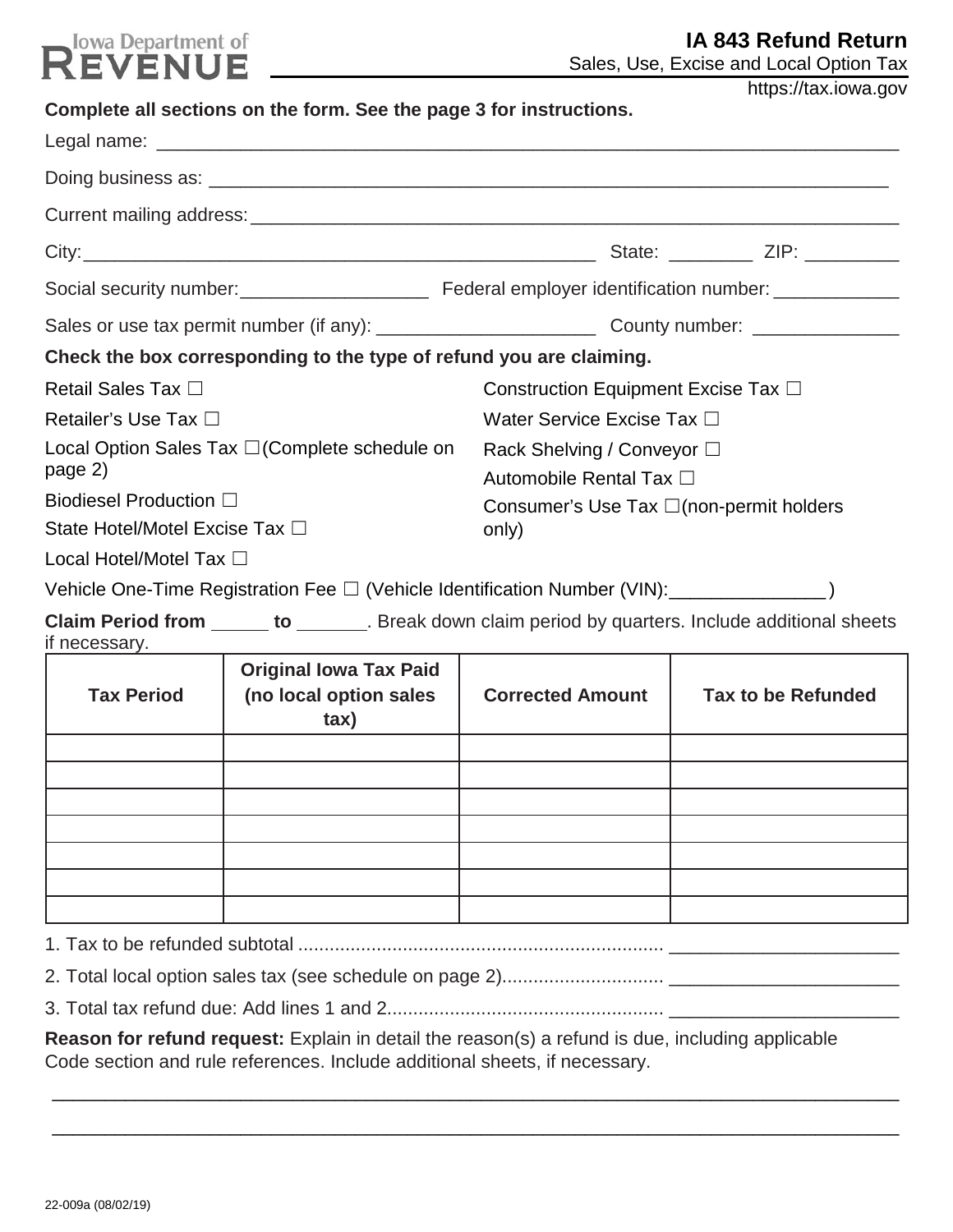#### **IA 843 Claim for Refund, page 2**

**Local option sales tax schedule Claim period: from** \_\_\_\_\_\_\_\_\_\_\_\_\_\_\_ **to** \_\_\_\_\_\_\_\_\_\_\_\_\_\_\_ Break down the claim period by quarters. Include additional sheets, if needed. Break down each tax period by county. Enter the "TOTAL" local option sales tax to be refunded from this page on line 2, page one.

| County Number in<br>Tax Period   Which Tax was Paid | Original Tax<br>Paid | Corrected<br>Amount | Local Option Sales Tax to be<br>Refunded |
|-----------------------------------------------------|----------------------|---------------------|------------------------------------------|
|                                                     |                      |                     |                                          |
|                                                     |                      |                     |                                          |
|                                                     |                      |                     |                                          |
|                                                     |                      |                     |                                          |

|  | Total (Enter on Line 2, page 1): |  |  |  |
|--|----------------------------------|--|--|--|
|--|----------------------------------|--|--|--|

# **The IA 843 should be the first page of a submitted claim, with all supporting documentation behind. See instructions for supporting documentation requirements.**

Check this box if you agree to have your refund claim reviewed utilizing a statistical sampling method:  $\Box$ More information about statistical sampling in auditing can be found on our website.

I, the undersigned, declare under penalty of perjury or false certificate, that I have examined this claim, including all accompanying schedules, documentation, and statements, and, to the best of my knowledge and belief, it is true, correct, and complete.

Signature: \_\_\_\_\_\_\_\_\_\_\_\_\_\_\_\_\_\_\_\_\_\_\_\_\_\_\_\_\_\_\_\_\_\_\_\_\_\_\_\_\_\_\_\_\_\_\_\_\_\_\_\_\_\_\_ Date: \_\_\_\_\_\_\_\_\_\_\_\_

Print Name: \_\_\_\_\_\_\_\_\_\_\_\_\_\_\_\_\_\_\_\_\_\_\_\_\_\_\_\_\_\_\_\_\_ Title (if business): \_\_\_\_\_\_\_\_\_\_\_\_\_\_\_\_\_\_\_\_\_\_\_\_

Phone number:  $\blacksquare$ 

Iowa County names and numbers:

| <b>County Name</b> | Co.<br>No. | <b>County Name</b> | Co.<br>No. | <b>County Name</b> | Co.<br>No. | <b>County Name</b>   | Co.<br>No. |
|--------------------|------------|--------------------|------------|--------------------|------------|----------------------|------------|
| ADAIR              | 01         | <b>DAVIS</b>       | 26         | <b>JEFFERSON</b>   | 51         | <b>POCAHONTAS</b>    | 76         |
| <b>ADAMS</b>       | 02         | <b>DECATUR</b>     | 27         | <b>JOHNSON</b>     | 52         | <b>POLK</b>          | 77         |
| <b>ALLAMAKEE</b>   | 03         | <b>DELAWARE</b>    | 28         | <b>JONES</b>       | 53         | <b>POTTAWATTAMIE</b> | 78         |
| <b>APPANOOSE</b>   | 04         | <b>DES MOINES</b>  | 29         | <b>KEOKUK</b>      | 54         | <b>POWESHIEK</b>     | 79         |
| <b>AUDUBON</b>     | 05         | <b>DICKINSON</b>   | 30         | <b>KOSSUTH</b>     | 55         | <b>RINGGOLD</b>      | 80         |
| <b>BENTON</b>      | 06         | <b>DUBUQUE</b>     | 31         | <b>LEE</b>         | 56         | <b>SAC</b>           | 81         |
| <b>BLACK HAWK</b>  | 07         | <b>EMMET</b>       | 32         | <b>LINN</b>        | 57         | <b>SCOTT</b>         | 82         |
| <b>BOONE</b>       | 08         | <b>FAYETTE</b>     | 33         | LOUISA             | 58         | <b>SHELBY</b>        | 83         |
| <b>BREMER</b>      | 09         | <b>FLOYD</b>       | 34         | <b>LUCAS</b>       | 59         | <b>SIOUX</b>         | 84         |
| <b>BUCHANAN</b>    | 10         | <b>FRANKLIN</b>    | 35         | <b>LYON</b>        | 60         | <b>STORY</b>         | 85         |
| <b>BUENA VISTA</b> | 11         | <b>FREMONT</b>     | 36         | <b>MADISON</b>     | 61         | <b>TAMA</b>          | 86         |
| <b>BUTLER</b>      | 12         | <b>GREENE</b>      | 37         | <b>MAHASKA</b>     | 62         | <b>TAYLOR</b>        | 87         |
| <b>CALHOUN</b>     | 13         | <b>GRUNDY</b>      | 38         | <b>MARION</b>      | 63         | <b>UNION</b>         | 88         |
| <b>CARROLL</b>     | 14         | <b>GUTHRIE</b>     | 39         | <b>MARSHALL</b>    | 64         | <b>VAN BUREN</b>     | 89         |
| CASS               | 15         | <b>HAMILTON</b>    | 40         | <b>MILLS</b>       | 65         | <b>WAPELLO</b>       | 90         |
| <b>CEDAR</b>       | 16         | <b>HANCOCK</b>     | 41         | <b>MITCHELL</b>    | 66         | <b>WARREN</b>        | 91         |
| <b>CERRO GORDO</b> | 17         | <b>HARDIN</b>      | 42         | <b>MONONA</b>      | 67         | <b>WASHINGTON</b>    | 92         |
| <b>CHEROKEE</b>    | 18         | <b>HARRISON</b>    | 43         | <b>MONROE</b>      | 68         | <b>WAYNE</b>         | 93         |
| <b>CHICKASAW</b>   | 19         | <b>HENRY</b>       | 44         | <b>MONTGOMERY</b>  | 69         | <b>WEBSTER</b>       | 94         |
| <b>CLARKE</b>      | 20         | <b>HOWARD</b>      | 45         | <b>MUSCATINE</b>   | 70         | <b>WINNEBAGO</b>     | 95         |
| <b>CLAY</b>        | 21         | <b>HUMBOLDT</b>    | 46         | O'BRIEN            | 71         | <b>WINNESHIEK</b>    | 96         |
| <b>CLAYTON</b>     | 22         | <b>IDA</b>         | 47         | <b>OSCEOLA</b>     | 72         | <b>WOODBURY</b>      | 97         |
| <b>CLINTON</b>     | 23         | <b>IOWA</b>        | 48         | <b>PAGE</b>        | 73         | <b>WORTH</b>         | 98         |
| <b>CRAWFORD</b>    | 24         | <b>JACKSON</b>     | 49         | PALO ALTO          | 74         | <b>WRIGHT</b>        | 99         |
| <b>DALLAS</b>      | 25         | <b>JASPER</b>      | 50         | <b>PLYMOUTH</b>    | 75         |                      |            |